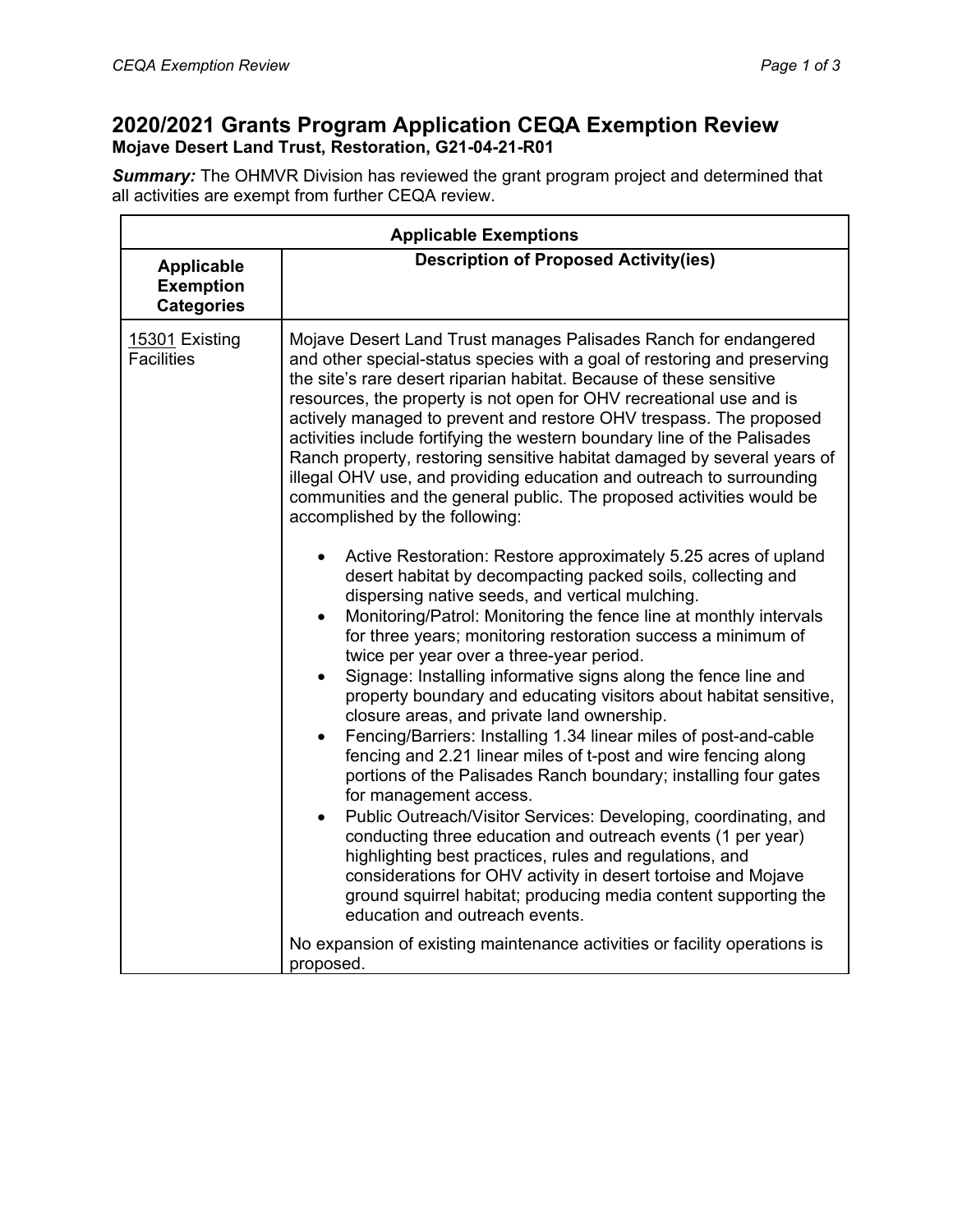| <b>Potential Exceptions to the Exemptions</b>                           |                                                                                                                                                                                                                                                                                                                                                                                                                                                                                                                                                                                                                                                                                                                                                                                                                                                                                                                                                                                                                                                                                                                                                                                                                                                                                                                                                                                                                                                                                                                                                                                                                                                                                                                                                           |  |
|-------------------------------------------------------------------------|-----------------------------------------------------------------------------------------------------------------------------------------------------------------------------------------------------------------------------------------------------------------------------------------------------------------------------------------------------------------------------------------------------------------------------------------------------------------------------------------------------------------------------------------------------------------------------------------------------------------------------------------------------------------------------------------------------------------------------------------------------------------------------------------------------------------------------------------------------------------------------------------------------------------------------------------------------------------------------------------------------------------------------------------------------------------------------------------------------------------------------------------------------------------------------------------------------------------------------------------------------------------------------------------------------------------------------------------------------------------------------------------------------------------------------------------------------------------------------------------------------------------------------------------------------------------------------------------------------------------------------------------------------------------------------------------------------------------------------------------------------------|--|
| <b>Wetlands, sensitive</b><br>habitats, T&E, special-<br>status species | The sensitive desert upland shrub habitat would be restored with<br>no adverse impacts to wetlands or navigable waters. All<br>necessary precautions would be taken to avoid impacts to<br>threatened and endangered species that may occur at the project<br>site. No adverse impacts are anticipated with implementation of<br>standard avoidance protocols. Fence lines and restoration routes<br>would be surveyed for sensitive species prior to beginning work,<br>and area sweeps would occur prior to commencing daily work.<br>Botanical surveys focusing on special-status plant species were<br>conducted seasonally at the Project Site from May 2020 to March<br>2021. One species of conservation concern, Mojave fishhook<br>cactus, was identified on the property; locations of individuals<br>were recorded, and the species would be avoided. All work<br>would be supervised by the on-staff biologist. Prior to<br>commencing work, the applicant would conduct an additional<br>review of the California Natural Diversity Database to ensure<br>they have the most recent occurrences of special-status species<br>potentially found on the project site.<br>The proposed fence would be installed during the winter months<br>when desert tortoise and Mohave ground squirrel activity is<br>minimal. The fence would be constructed using smooth steel<br>cable and wire, which are friendly to wildlife and do not inhibit<br>wildlife movement.<br>While the project area overlaps Critical Habitat for desert tortoise<br>(Gopherus agassizii; State Threatened; Federal Threatened) and<br>southwestern willow flycatcher (Empidonax traillii brewsteri; State<br>Endangered, Federal Endangered), the project comprises low |  |
|                                                                         | disturbance restoration efforts aimed at recovering areas of<br>illegal trails and dissuading future illegal use of the project area.<br>Overall, the proposed project would improve critical habitat for<br>the desert tortoise and southwestern willow flycatcher.                                                                                                                                                                                                                                                                                                                                                                                                                                                                                                                                                                                                                                                                                                                                                                                                                                                                                                                                                                                                                                                                                                                                                                                                                                                                                                                                                                                                                                                                                      |  |
| <b>Cumulative effects</b>                                               | Proposed project activities combined with other fencing/barrier<br>and habitat restoration activities completed in the same place<br>over several years would not adversely affect impact the area's<br>resource values. This project would have a net-positive impact in<br>terms of biological, hydrological, soil, and scenic resources.<br>Therefore, there would be no negative cumulative impact.                                                                                                                                                                                                                                                                                                                                                                                                                                                                                                                                                                                                                                                                                                                                                                                                                                                                                                                                                                                                                                                                                                                                                                                                                                                                                                                                                   |  |
| Steep slopes, erodible<br>soils                                         | There would be no adverse impacts to soils, such as excessive<br>erosion, loss of topsoil, or geologic or seismic disturbances. By<br>eliminating cross-country OHV activity, removing illegal OHV<br>routes, reversing much of the existing erosion conditions, and<br>restoring native vegetation, the project would result in a net<br>benefit to soil retention within the project area.                                                                                                                                                                                                                                                                                                                                                                                                                                                                                                                                                                                                                                                                                                                                                                                                                                                                                                                                                                                                                                                                                                                                                                                                                                                                                                                                                              |  |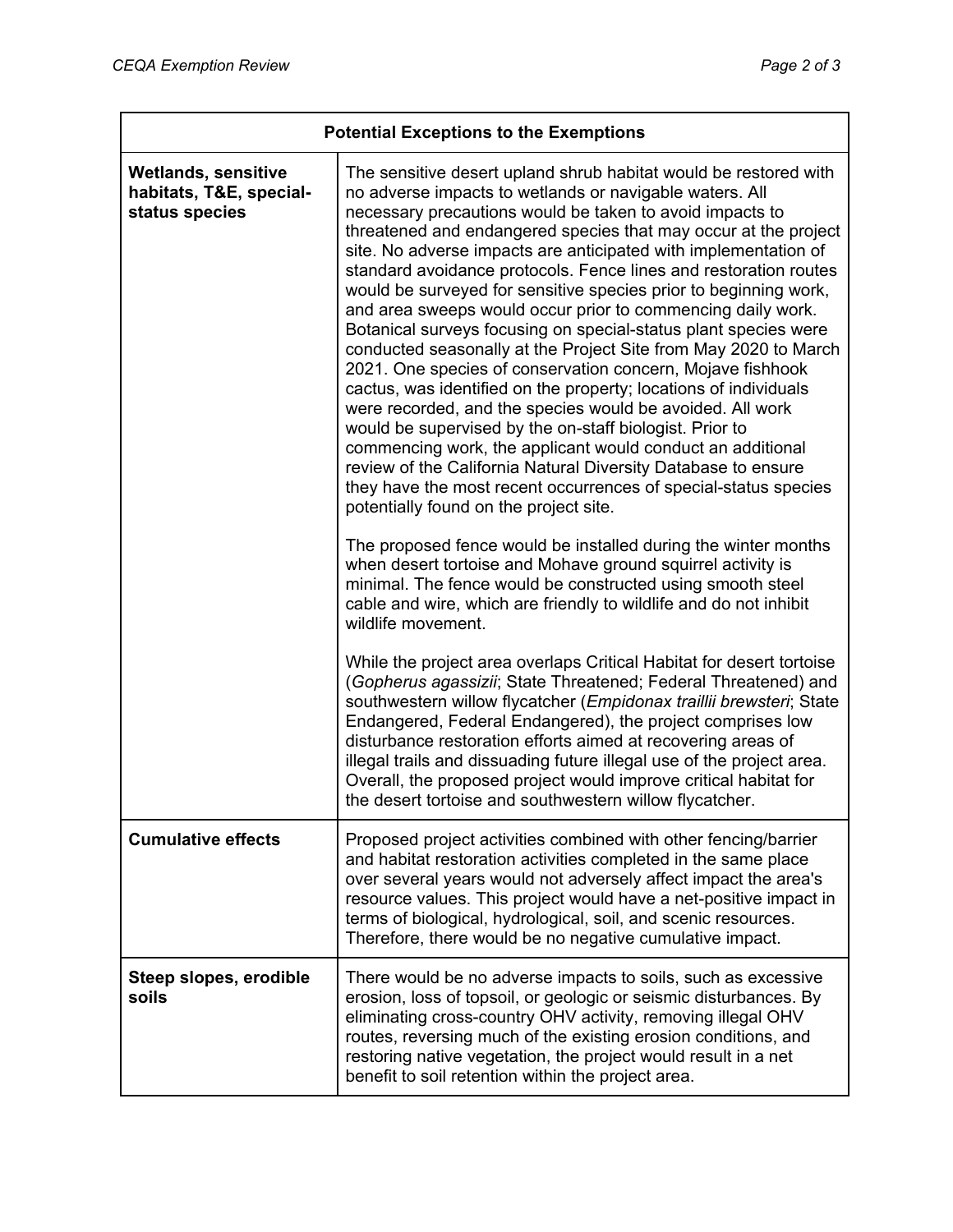| <b>Potential Exceptions to the Exemptions</b> |                                                                                                                                                                                                                                                                                                                                                                                                                                                                                                                                 |  |  |
|-----------------------------------------------|---------------------------------------------------------------------------------------------------------------------------------------------------------------------------------------------------------------------------------------------------------------------------------------------------------------------------------------------------------------------------------------------------------------------------------------------------------------------------------------------------------------------------------|--|--|
| State scenic highway                          | The project would not occur within the viewshed of a state scenic<br>highway. There would be no adverse impacts to scenic<br>resources. The project would ultimately improve scenic<br>resources by removing visual scars on the land and promoting<br>new vegetation growth.                                                                                                                                                                                                                                                   |  |  |
| <b>Hazardous materials</b>                    | There are no hazardous material site listings in the project area<br>pursuant to Section 65962.5 of the California Government Code.                                                                                                                                                                                                                                                                                                                                                                                             |  |  |
| <b>Historic or cultural</b><br>resources      | There are no signs of cultural sites or artifacts, and no record of<br>findings in the Project Area. The applicant has incorporated<br>standard practices into the project addressing inadvertent<br>discovery of resources If any such resource or artifact is<br>observed during the course of restoration activities, then work at<br>the location would cease until further study, guidance and<br>recommendations for work activities to continue can occur.<br>Therefore, no substantial adverse impacts are anticipated. |  |  |
| Indirect impacts                              | There are no foreseeable indirect significant impacts resulting<br>from this project. The entire project area is already closed to<br>OHV recreation, and numerous legal OHV opportunities exist<br>within the project vicinity.                                                                                                                                                                                                                                                                                                |  |  |